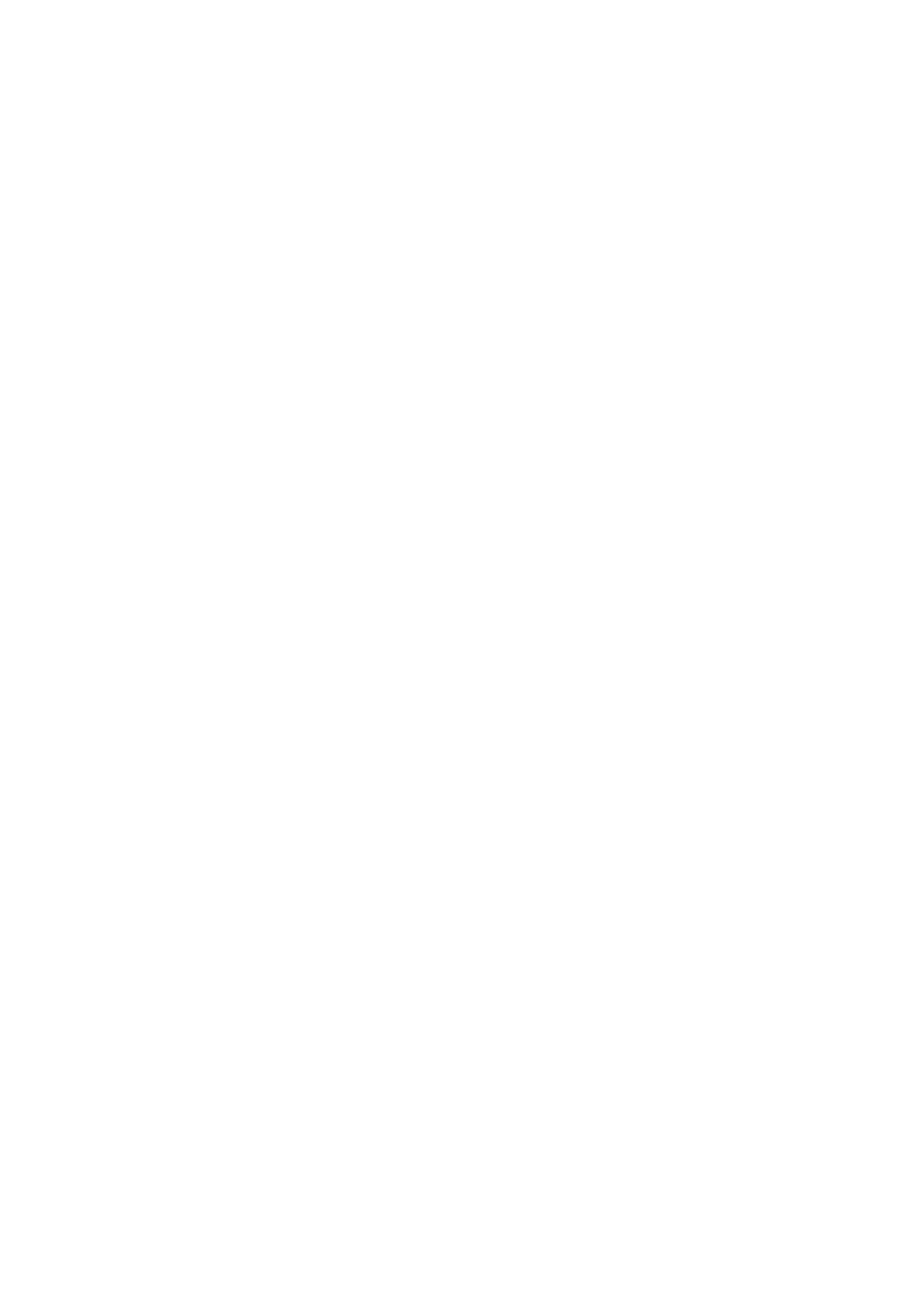

### <span id="page-2-0"></span>**GUIDE TO EX-ANTE ACCREDITATION OF JOINT PROGRAMMES USING THE EUROPEAN APPROACH**

Barcelona, 2022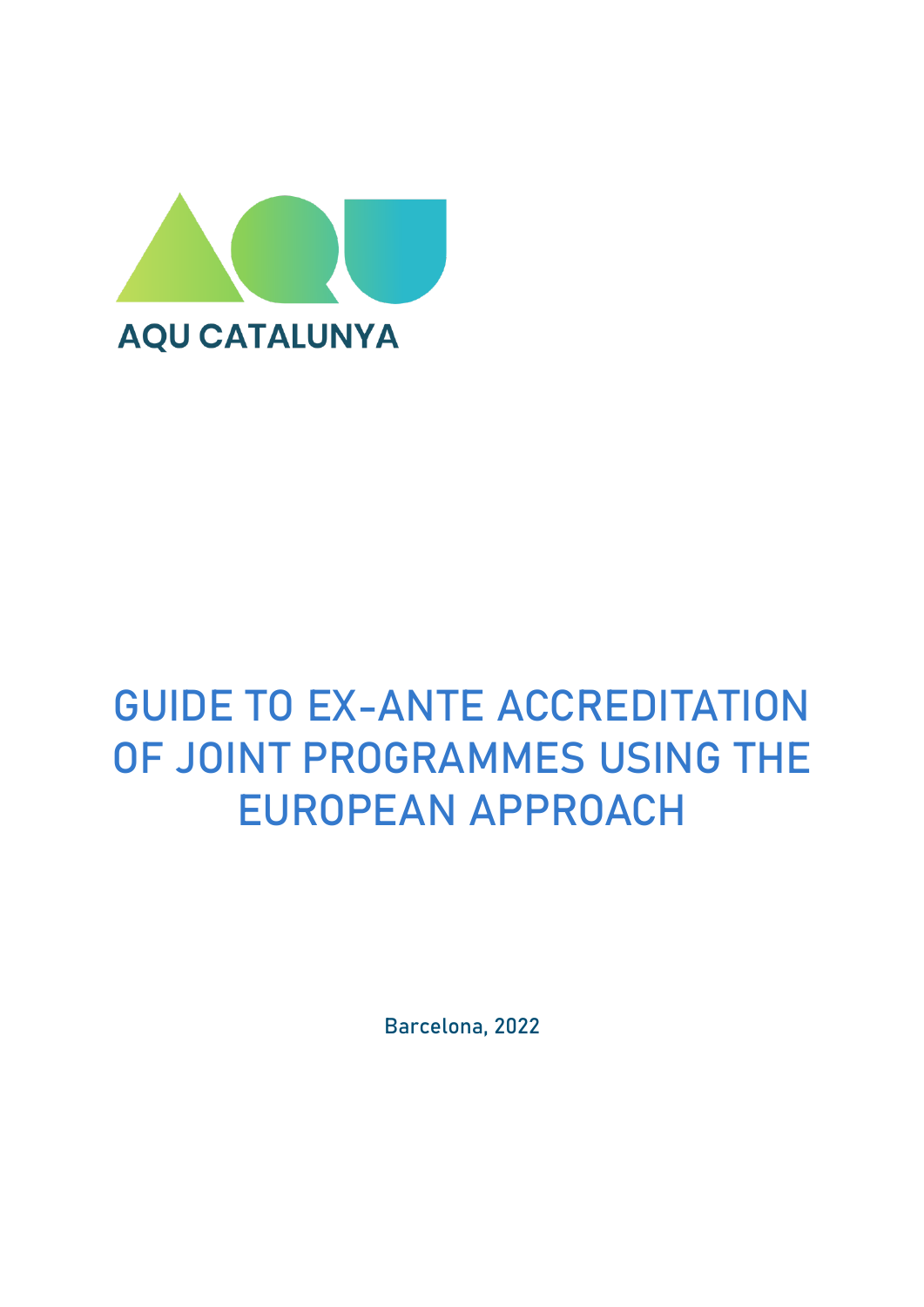© Author: Agència per a la Qualitat del Sistema Universitari de Catalunya, 2022 C. d'Enric Granados, 33 08007 Barcelona

Guide approved by the Institutional and Programme Assessment Committee on 8 April, 2022.

Editorial team: Josep Manel Torres, Martí Casadesús Fa

First Edition: November 2020 Second Edition: April 2022

The content of this document is subject to the [Creative Commons Public Domain Offer](https://creativecommons.org/publicdomain/zero/1.0/deed.en)  License [\(CC0 1.0 Universal\).](https://creativecommons.org/publicdomain/zero/1.0/deed.en) It is allowed to copy, modify, distribute the work and for public communication, purposes and all for commercial purposes, without requesting permission.

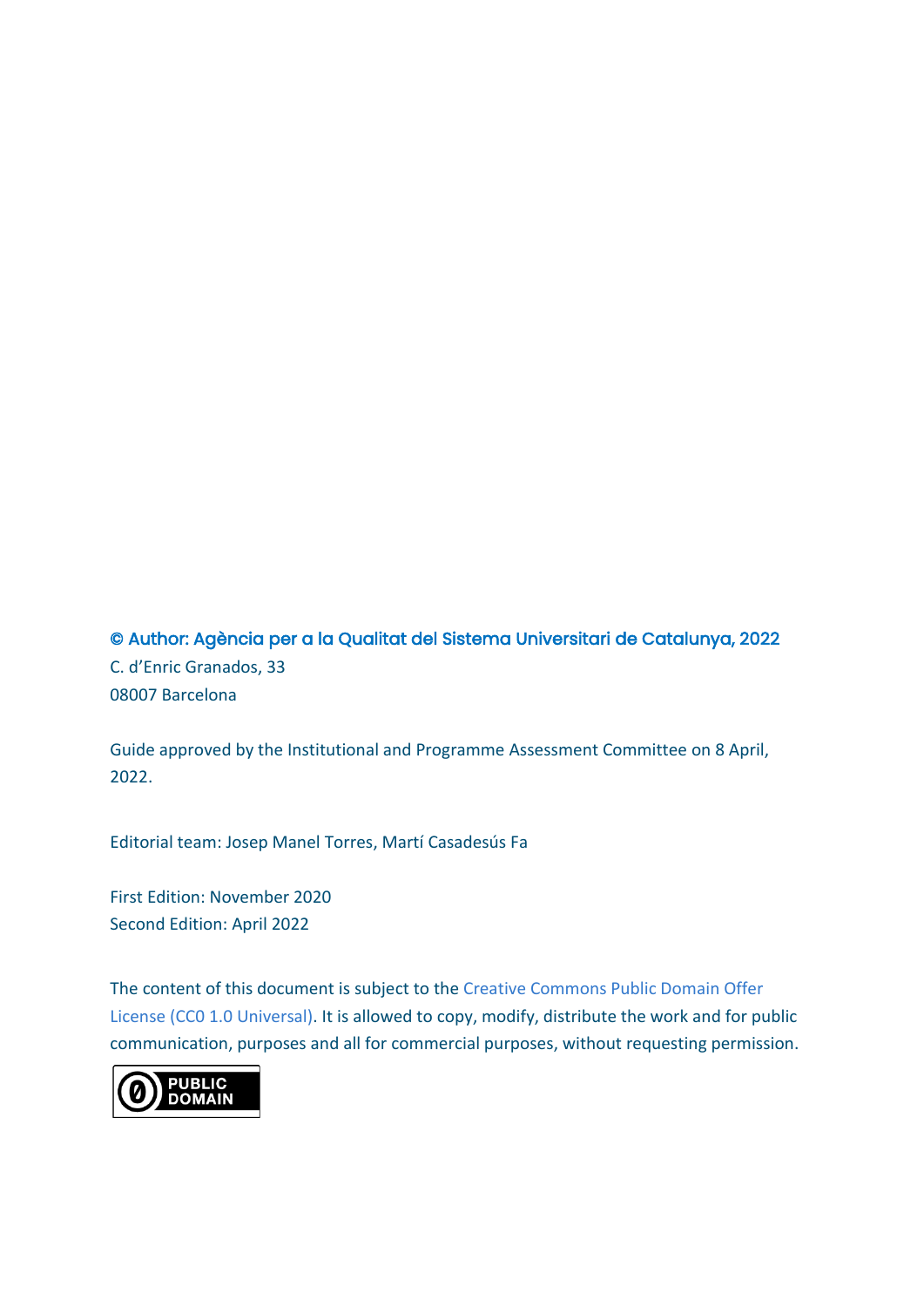### **Table of contents**

<span id="page-4-0"></span>

| <b>GUIDE TO EX-ANTE ACCREDITATION OF JOINT PROGRAMMES USING THE EUROPEAN</b> |  |
|------------------------------------------------------------------------------|--|
|                                                                              |  |
|                                                                              |  |
|                                                                              |  |
|                                                                              |  |
|                                                                              |  |
|                                                                              |  |
|                                                                              |  |
|                                                                              |  |
| RESOURCES FOR LEARNING: MATERIALS AND INFRASTRUCTURE, PRACTICES AND SERVICES |  |
|                                                                              |  |
|                                                                              |  |
|                                                                              |  |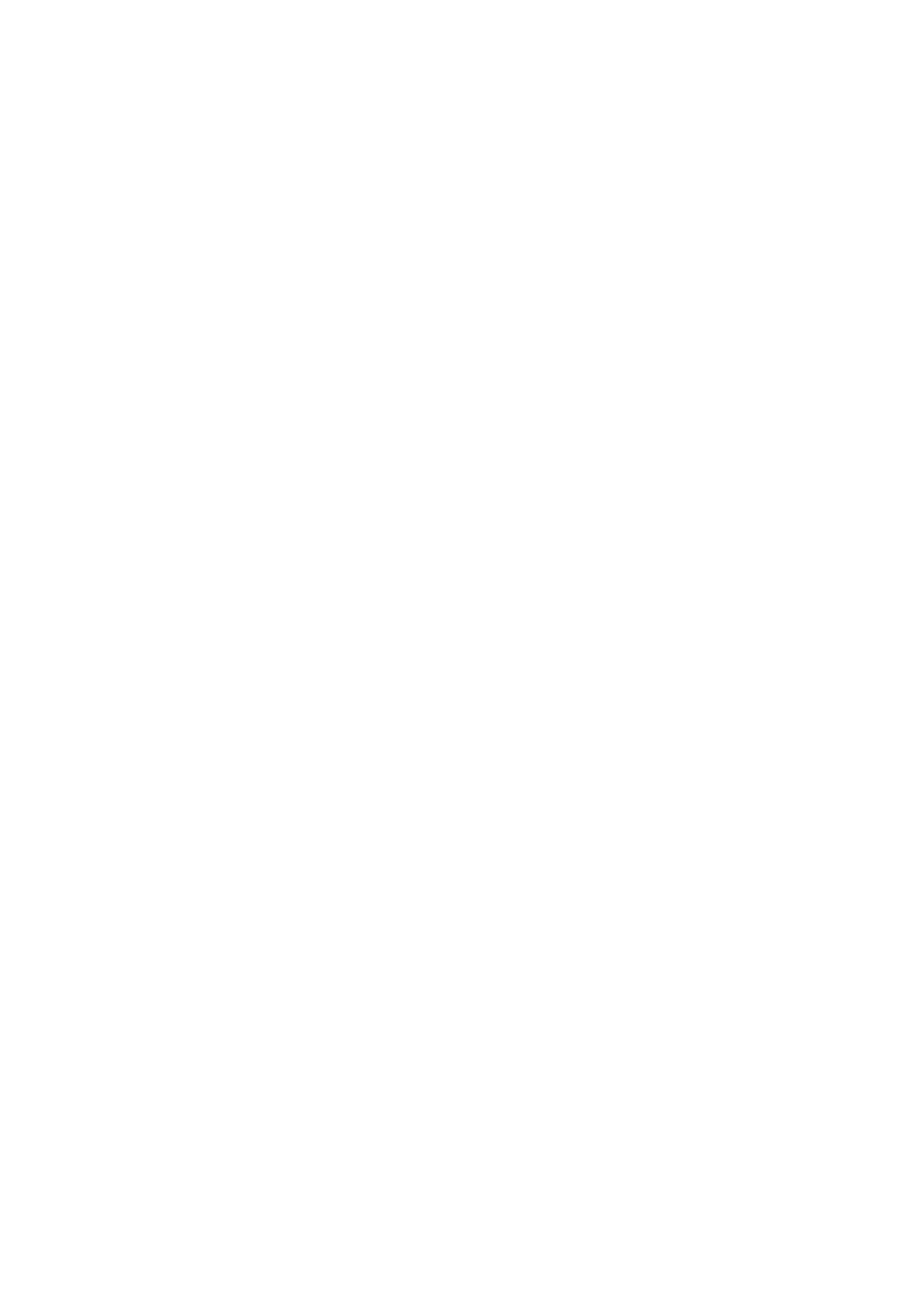### **Introduction**

<span id="page-6-0"></span>**The European Approach is the pertinent instrument to be applied whenever Catalan universities cooperate with other European higher education institutions (HEIs) on joint programmes and programme accreditation or evaluation is mandatory in order to be recognised in Spain and by other European authorities and quality assurance agencies.**

Th[e European Approach](https://www.eqar.eu/kb/joint-programmes/) for Quality Assurance of Joint Programmes was adopted by European ministers responsible for higher education and was developed to facilitate external quality assurance of these programmes. It defines standards that are based on the agreed tools of the EHEA, without applying additional national criteria. This is expected to facilitate integrated approaches to quality assurance of joint programmes, which genuinely reflect and mirror their joint character.

The Spanish Ministry of Universities establishes ex-ante and ex-post accreditation processes so that higher education institutions can deliver study programmes that can be recognised throughout the European Higher Education Area. For this reason, joint programmes must meet the minimum requirements of the Spanish authorities in order to be recognised as official degrees.

The ex-ante accreditation standards implemented by AQU Catalunya are fully aligned with those corresponding to the European Approach. Degrees that undergo ex-ante accreditation must demonstrate that they exceed the standards corresponding to the following dimensions:

- A. Description, aims, objectives and programme justification
- B. Results of the teaching and learning process
- C. Admission, recognition and mobility
- D. Planning of teaching
- E. Academic and teaching support staff
- F. Resources for learning: materials and infrastructure, practices and services
- G. Internal Quality Assurance System

The methodology and standards established by AQU Catalunya fully correspond to those of the European Approach. In each dimension, the correspondence with the European Approach standards is indicated. The standards corresponding to the justification of the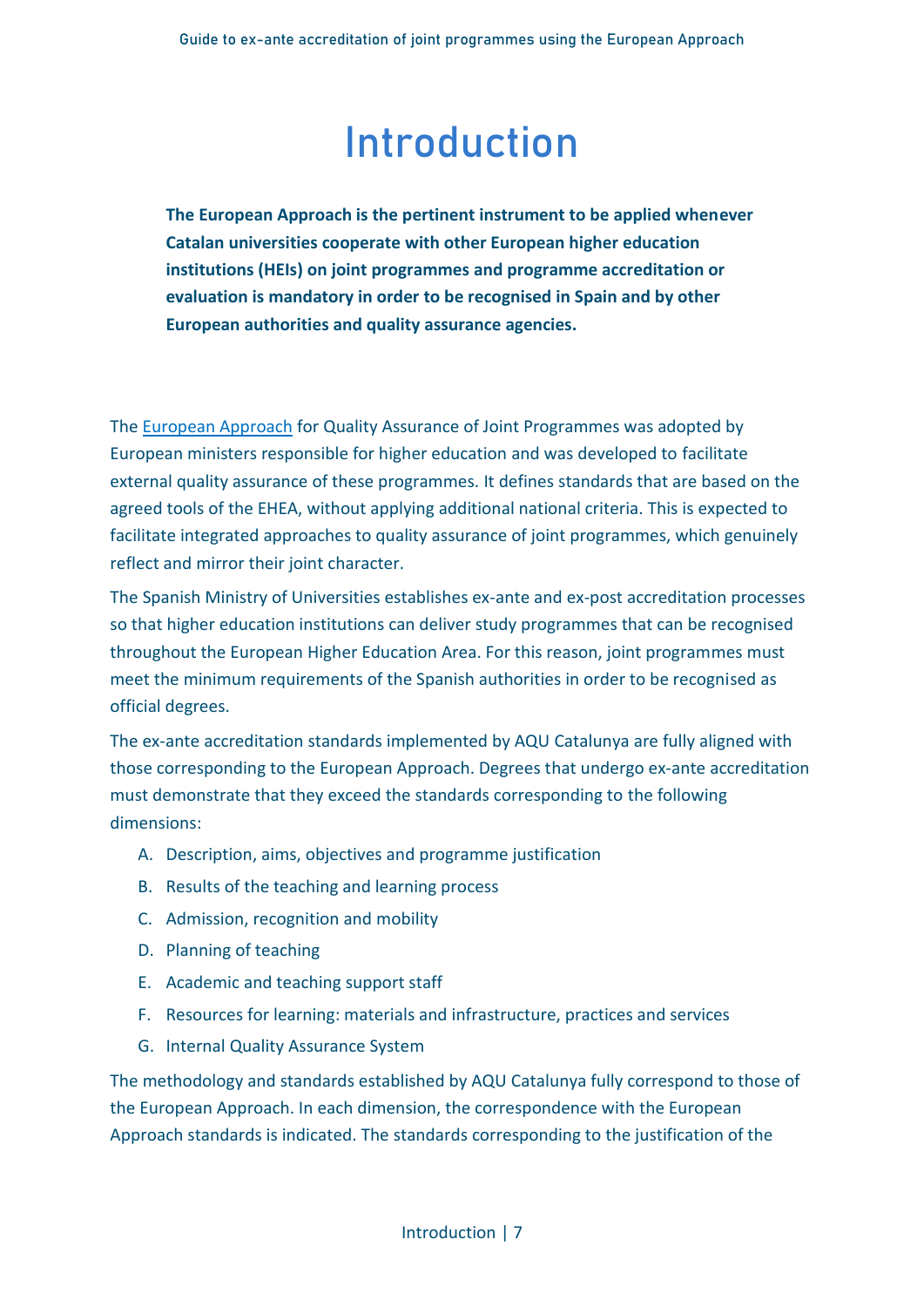relevance of the qualification and the expected outcomes are not present in the European Approach and are introduced, as stated above, because they are legal requirements in Spain.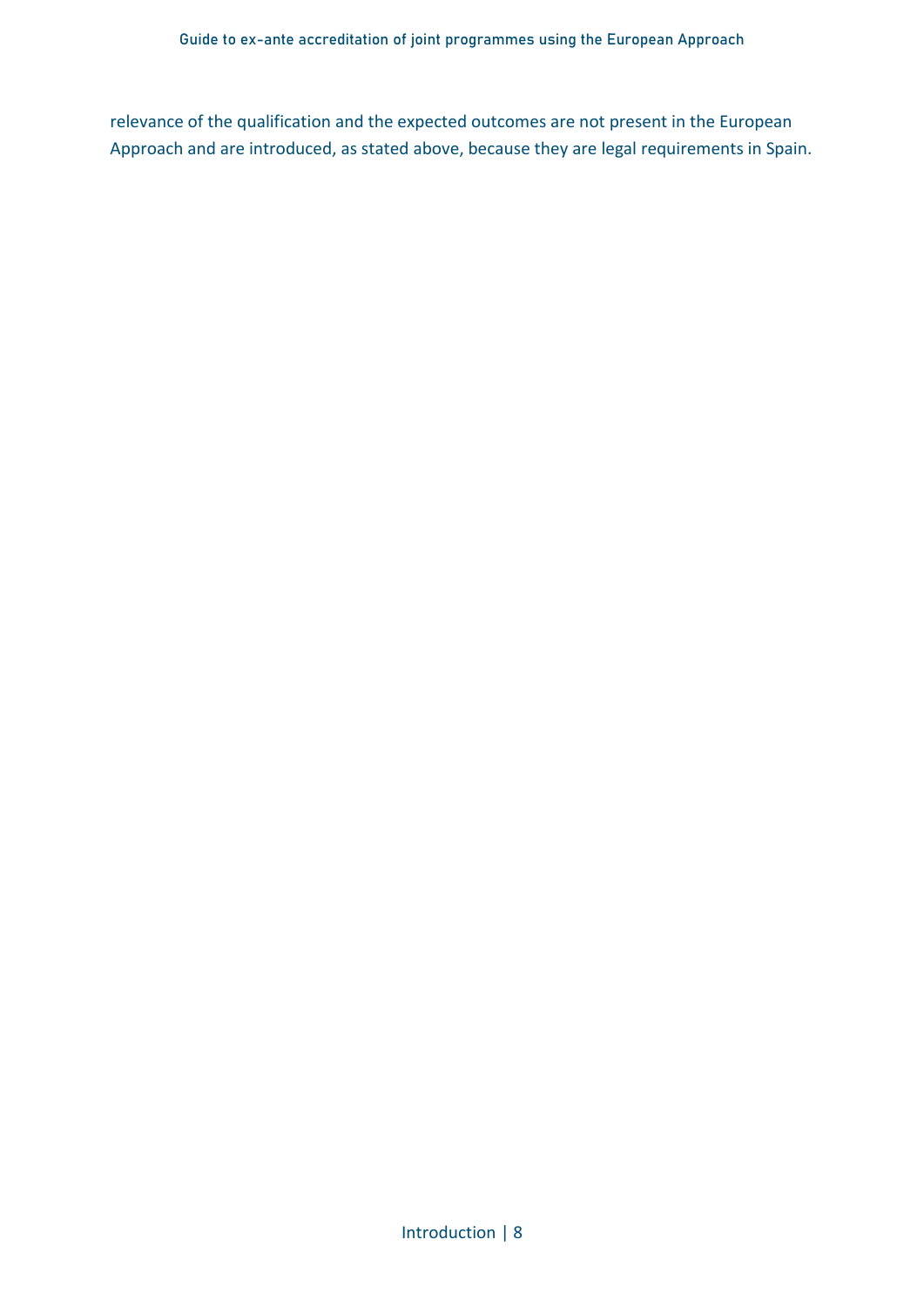## <span id="page-8-0"></span>**Description, aims, objectives and programme justification**

**The name, aims and objectives of the degree relate to its content, are consistent with its field of knowledge and with the corresponding level in the Catalan Higher Education Qualifications Framework. The name respects current regulations and does not give rise to errors concerning its academic effects or to confusions concerning its content and professional outcome.**

The terms and conditions of the joint programme should be laid down in a cooperation agreement. The agreement should in particular cover the following issues: denomination of the degree(s) awarded in the programme, coordination and responsibilities of the partners involved; admission and selection procedures for students; mobility of students and lecturers; examination regulations; student assessment methods; recognition of credits; and degree awarding procedures in the consortium.

The study programme must state its aims and education objectives clearly and appropriately. The approach or focus of the degree should be established (academic, specialist, professional, research, introductory research, etc.).

The proposal must:

- $>$  Provide the programme name and type.
- $>$  Identify the applicant university and the HEI(s) responsible for the studies leading to the Bachelor's or Master's degree.
- $>$  Provide the degree duration both in years and in ECTS credits.
- $>$  Specify the expected number of incoming students in each academic year.
- $>$  Indicate the main characteristics of the teaching offered, such as the modality (in-person, distance education or blended learning), the teaching periods and the main language of instruction.
- $>$  Specify the aims and learning objectives.
- $>$  Include a justification of its academic, scientific, professional and social interest.
- Define the programme ordinances and other regulations applying to students.

### **Correspondence to European Approach standards**

 $>$  Standard 1 "Eligibility"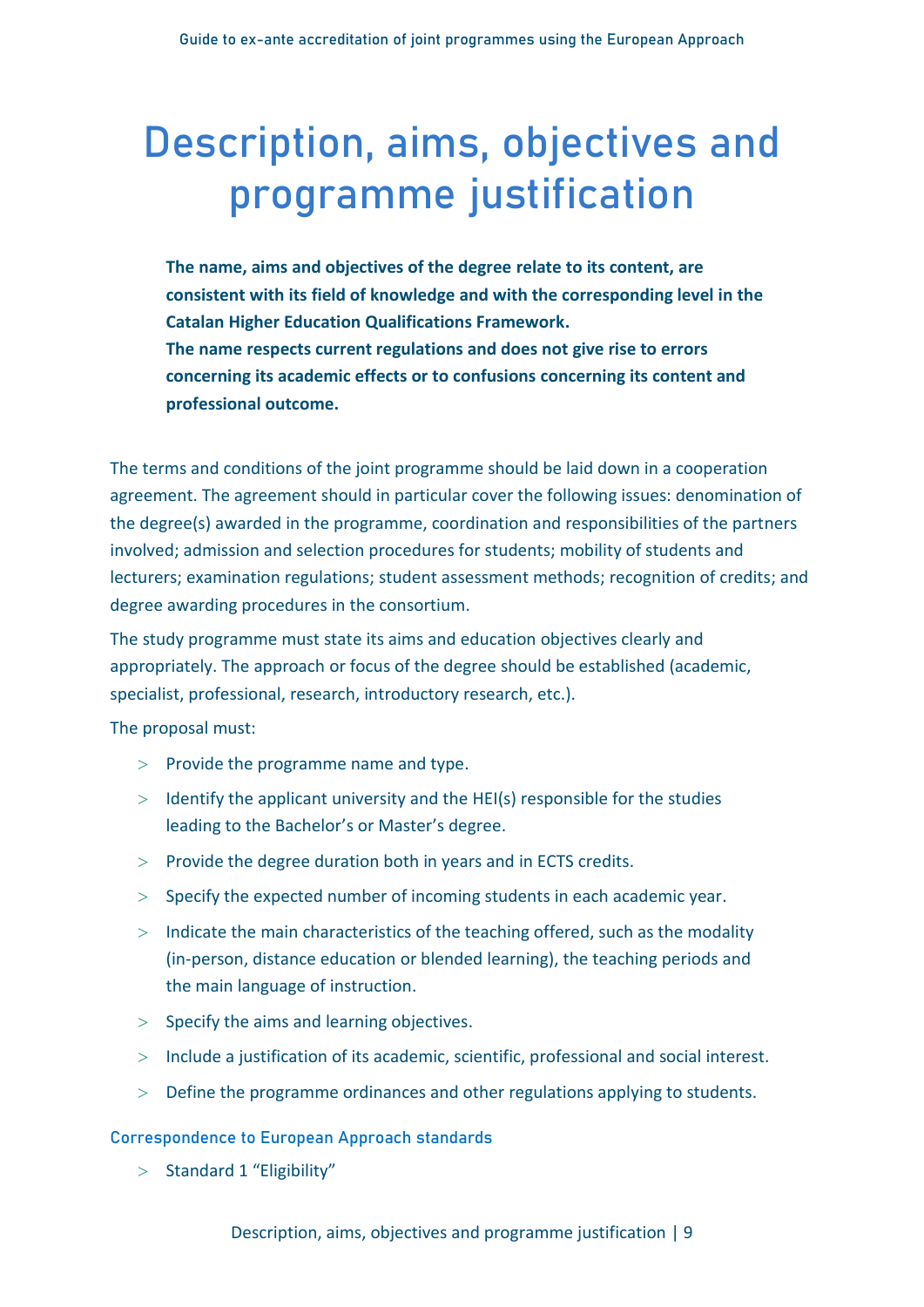### **Evidence**

- > Degree programme report
- Cooperation agreement
- > Degree programme regulations

- $>$  Coherence of the programme name with its aims and objectives, content, knowledge field and level
- $>$  Recognition of the institutions proposing the joint programme as official HEIs in their respective countries
- $>$  Completeness of the cooperation agreement and adaptation to the educational level and characteristics of the joint programme proposal
- $>$  If applicable, adherence to academic regulations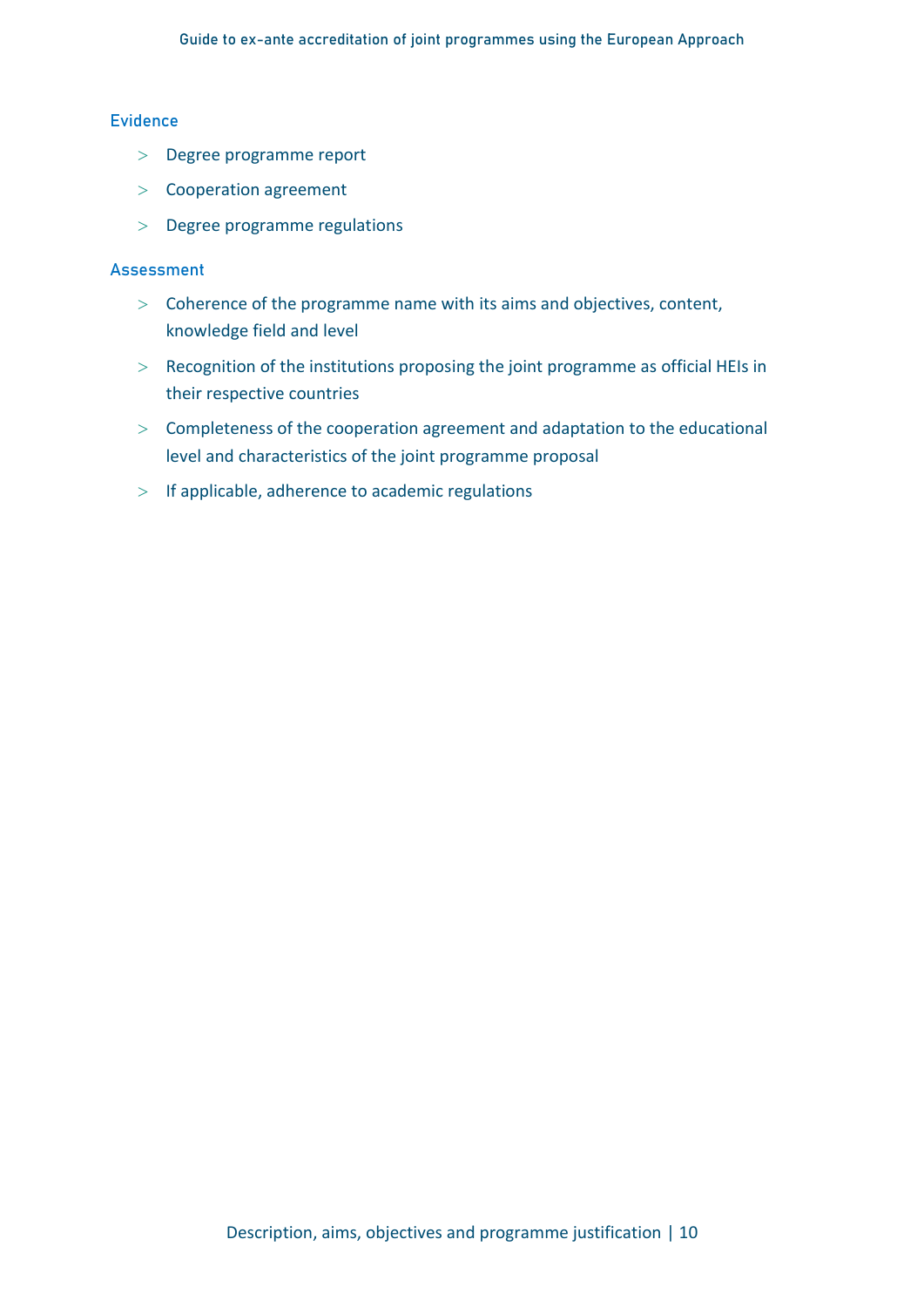### <span id="page-10-0"></span>**Results of the teaching and learning process**

### **The intended learning outcomes correspond to those established by the MECES for the educational level of the degree.**

The intended learning outcomes (LO) expressed in knowledge, skills and competences (KSC) has to be relevant within the disciplinary field. The intended learning outcomes must correspond to those established nationally and internationally for similar study programmes. Moreover, the learning outcomes must correspond to the training level of the proposal in accordance with the Qualifications Framework for Higher Education in Catalonia, the corresponding Spanish framework (MECES) and the European Qualifications Framework.

For study programmes that enable access to the practice of a regulated professional activity in Spain, the KSCs must also comply with those established in the official provisions.

### **Correspondence to European Approach standards**

 $>$  Standard 2 "Learning Outcomes"

#### **Evidence**

> Degree programme report

- $>$  Alignment with the disciplinary scope and educational level of the degree
- Clarity in the wording and relevance of the structure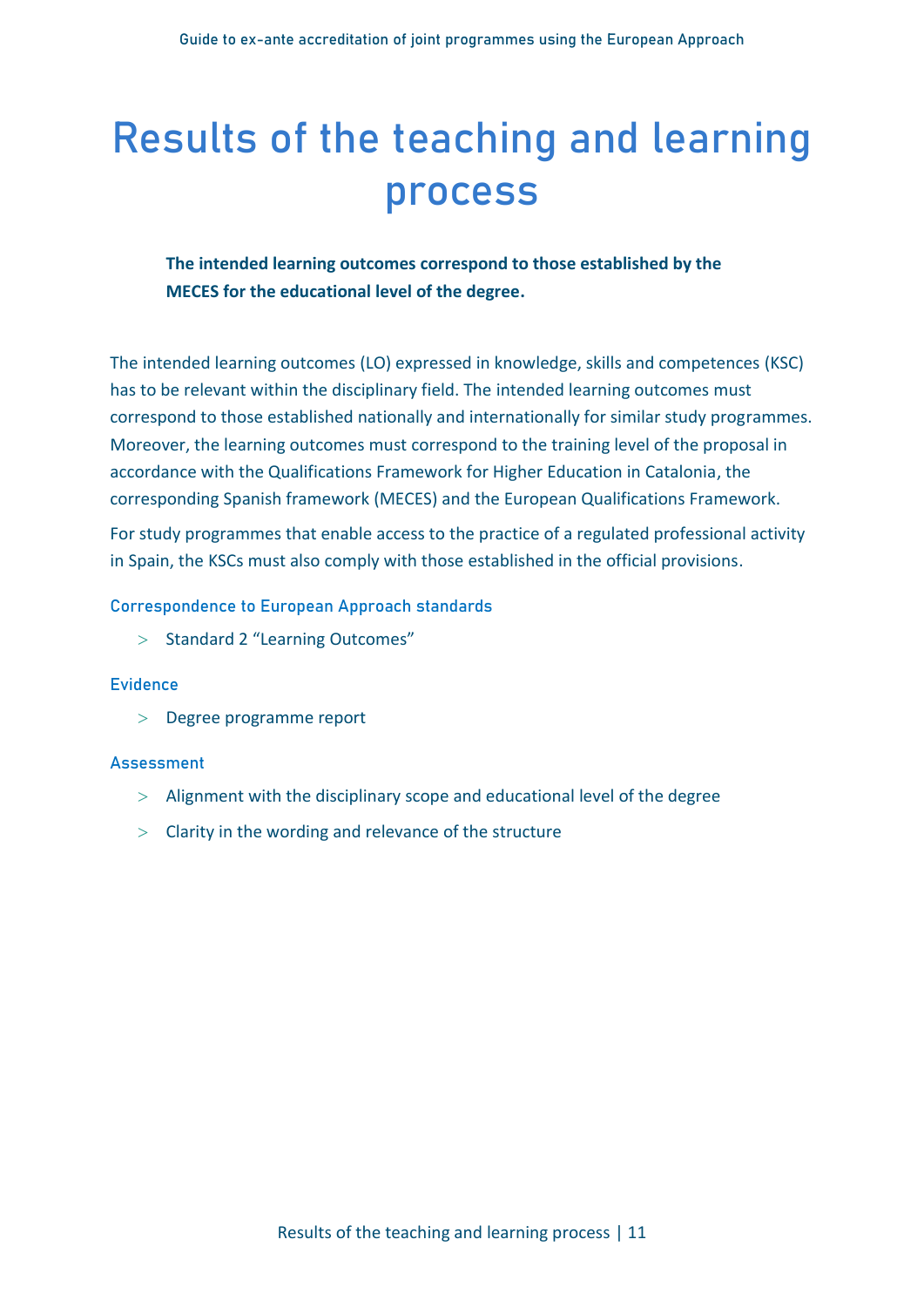### <span id="page-11-0"></span>**Admission, recognition and mobility**

**The process for the admission of students to the degree is fair, reliable, equitable and public. The mechanisms available in the study programme allow for credit transfer and prior learning recognition. Mechanisms for student and teacher mobility are adequate.**

In establishing the entry profile, the proposal must include the characteristics of the newly admitted students which must ensure the acquisition of learning outcomes in the expected time. Those characteristics must be clearly identifiable, i.e., entrance qualification requirements, minimum academic requirements in other subjects, language proficiency, etc. Also, the access process must be designed in accordance with the regulations when applicable. The HEI must define the admission body and its composition must be appropriate.

Foundation courses, when necessary, must be clearly described (type of students, credits, whether they are part of the Master's degree or not) and must be appropriate in relation to disciplines and the intended learning outcomes. It is also necessary to indicate when they should be taken and passed.

The criteria and regulations for credit transfer and prior learning recognition must be clear and in accordance with regulations. The recognition process must follow the "[Lisbon](https://rm.coe.int/CoERMPublicCommonSearchServices/DisplayDCTMContent?documentId=090000168007f2c7)  [Convention](https://rm.coe.int/CoERMPublicCommonSearchServices/DisplayDCTMContent?documentId=090000168007f2c7)". The body or unit involved, the criteria and the processes for recognition must be described.

Student and teacher mobility actions must be described. They must be planned adequately, and monitoring and assessment mechanisms must be in place. These mobility actions must be consistent with the general objectives of the study programme.

**Correspondence to European Approach standards**

 $>$  Standard 4 "Admission and Recognition"

#### **Evidence**

- > Degree programme report
- $>$  Links to access regulations and academic guidance
- $>$  Links to transfer and prior learning recognition regulations
- $>$  Links to student and teacher mobility mechanisms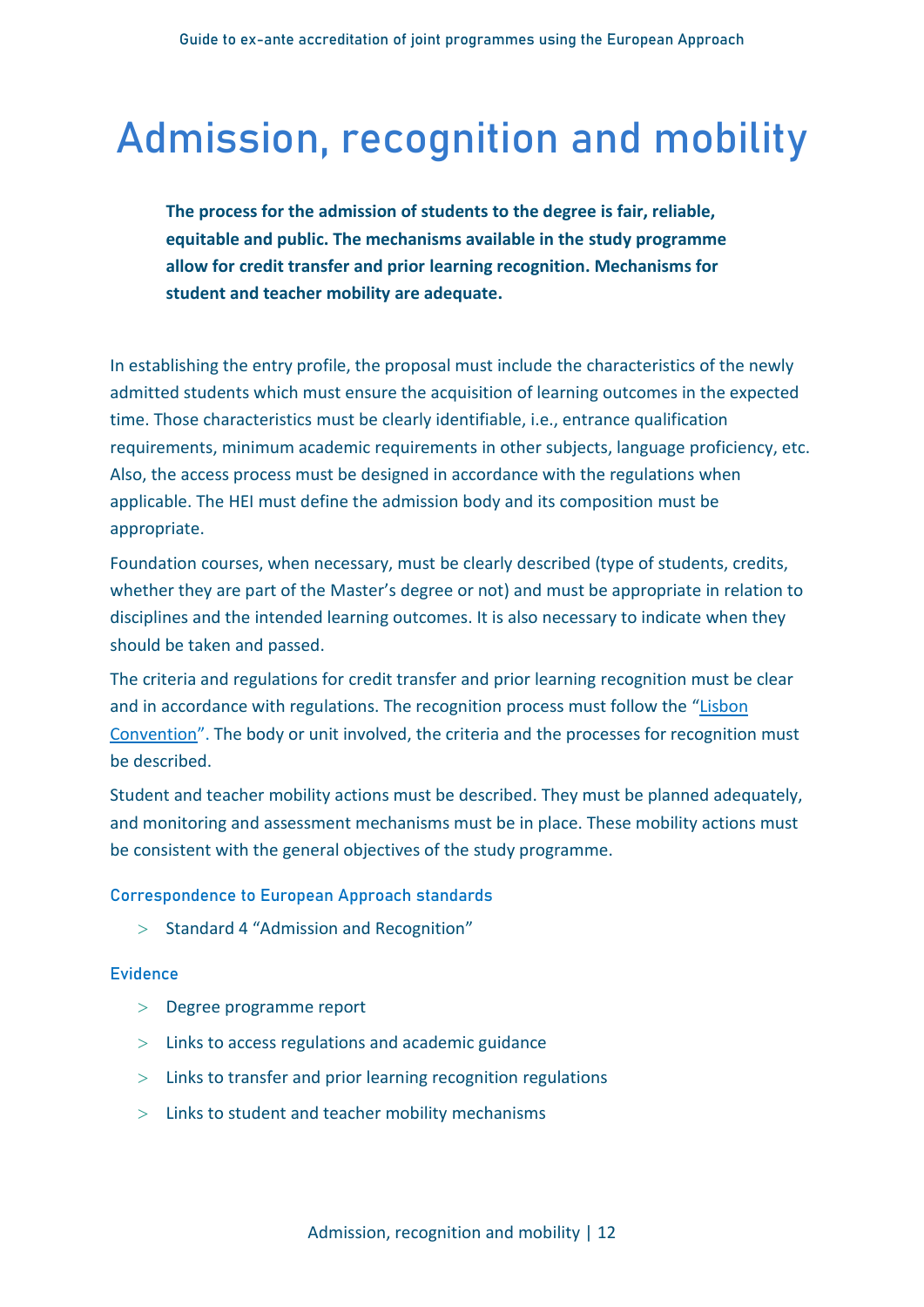- $>$  Admission criteria adequacy, suitability and clarity
- $>$  Compliance with the Lisbon Convention and legal regulations
- > Relevance to allow intended learning outcome achievement
- $>$  Relevance of the mechanisms and criteria for the recognition of prior learning and credit transfer
- $>$  Adequacy of the mechanisms for student and teacher mobility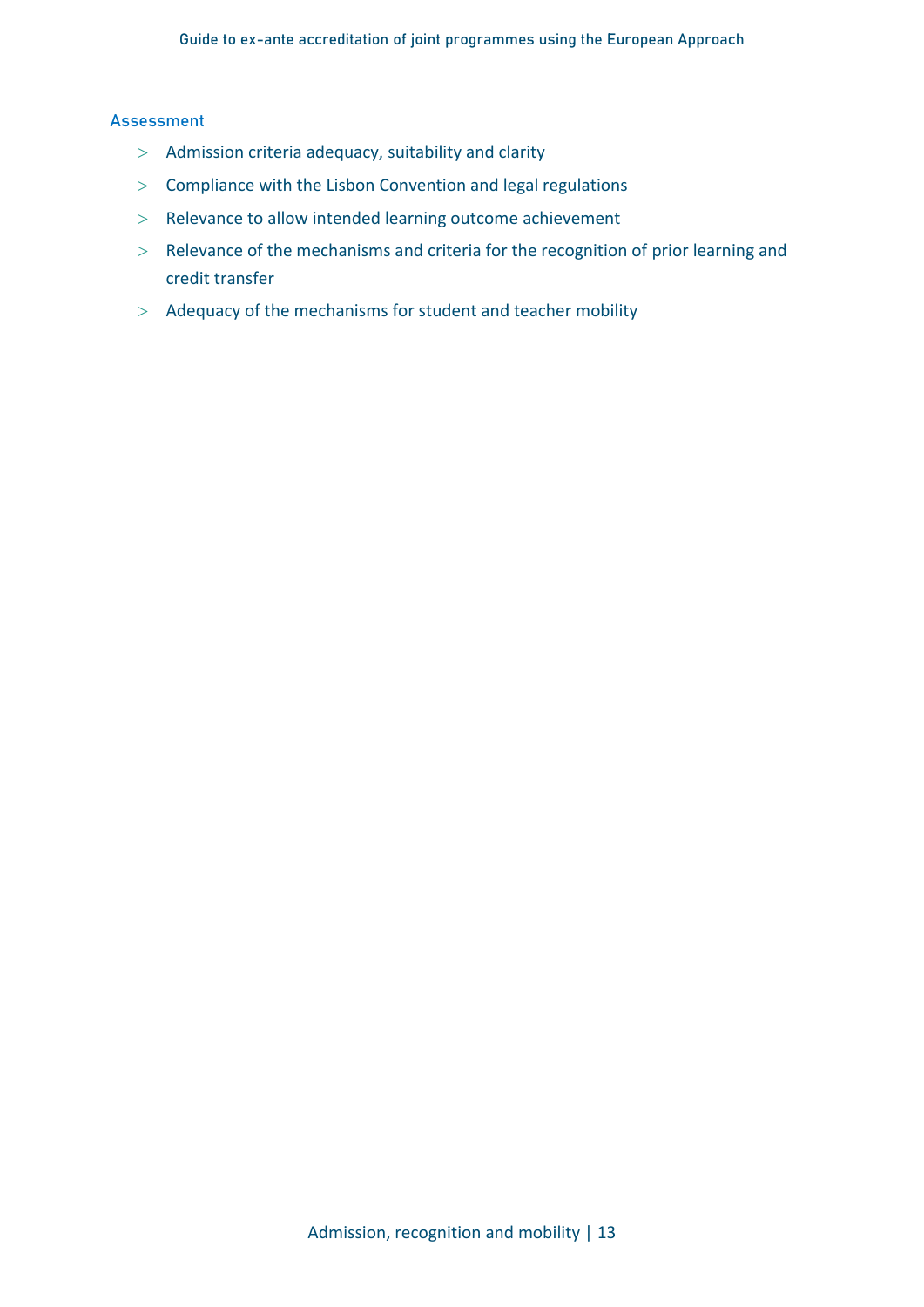### **Planning of teaching**

<span id="page-13-0"></span>**The curriculum responds appropriately to the aims, objectives and learning outcomes of the degree. The implementation of the curriculum in terms of timing, assignment of ECTS credits to subjects, and teaching assignment is relevant and appropriate.**

**The training programme encourages students to take an active role in the learning process. This approach is reflected in the teaching methodology and activities, and in the assessment of students.**

The HEI must at least specify the curriculum structure, syllabus, teaching and learning activities, examinations and academic terms. As for the subjects or modules, the institution must provide the syllabus with information on content, intended learning outcomes, ECTS credits, subject type (compulsory, optional, internship, degree project, etc.), academic term and language of tuition.

For each of the subjects, it is necessary to indicate how the learning outcomes are related to the teaching methods and the training and examination activities in order to achieve the general objectives and the competence profile of the degree. In addition, the gender perspective must be present both in the definition of learning outcomes and in the design of both teaching and examination activities.

The way in which the coordination of the teaching and learning processes and their supervision will be carried out must be made explicit. It is necessary to describe the body or bodies in charge.

When work placements are present in the curriculum, the HEI must provide information about the ECTS value, cooperating external institutions, intended learning outcomes, functions to be performed, student supervision and examination methods. Work placements must benefit from adequate management and supervision to allow students to carry out tasks that are typical of the professional field in accordance with the general objectives of the degree.

The final-year project constitutes one of the "key assignments" that shows the level of training acquired in the study programme. The final-year project has to be oriented to the performance of research, an intervention or an innovation in the professional field. Students have to integrate and apply —with professional, creative and innovative criteria— the KSC acquired throughout the degree and incorporate new ones, specifically related to the finalyear project (autonomy, initiative, implementation and development of knowledge, skills and strategies previously acquired).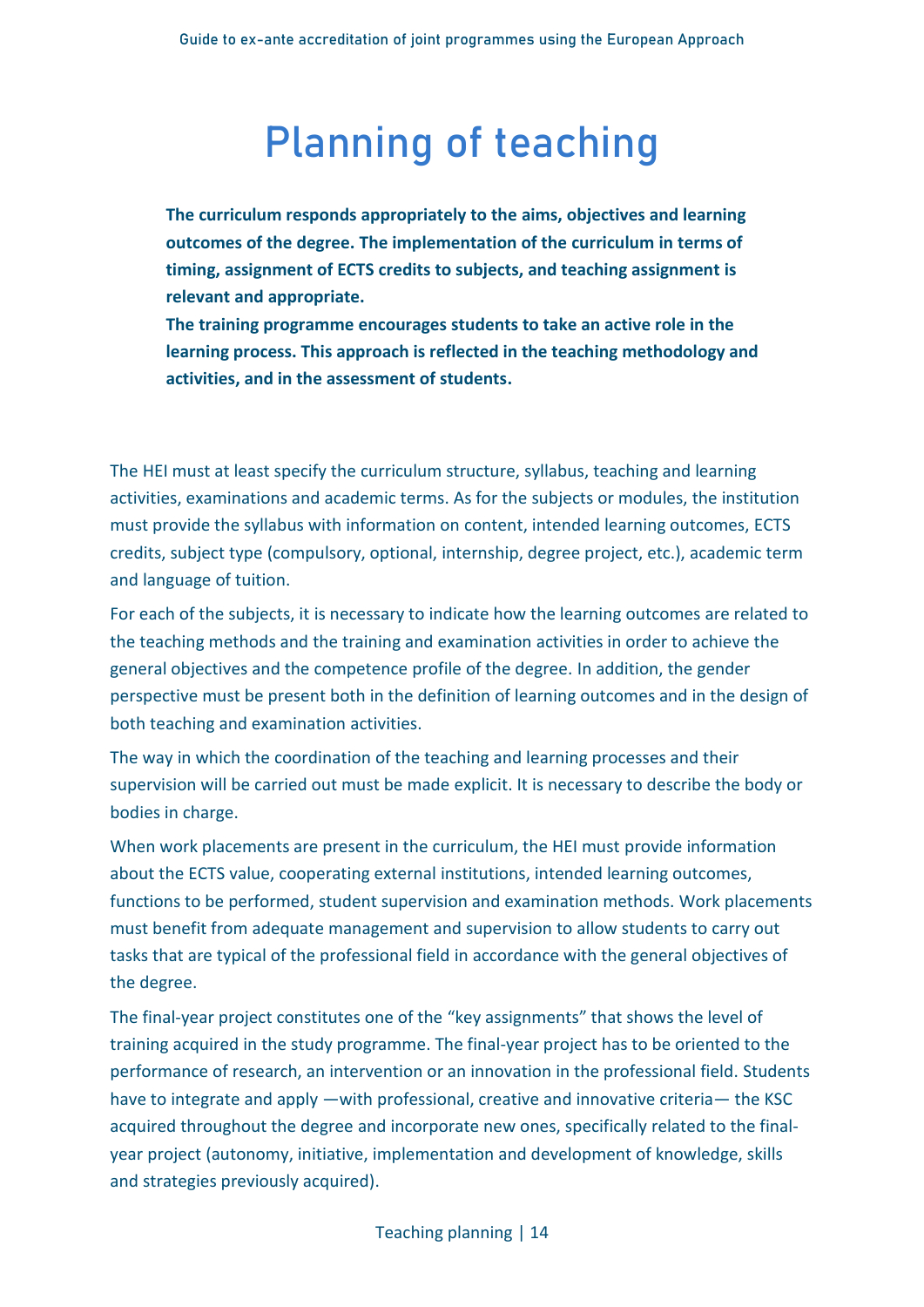#### **Correspondence to European Approach standards**

- > Standard 2 "Learning Outcomes"
- $>$  Standard 3 "Study Programme"
- > Standard 5 "Learning, Teaching and Assessment"

#### **Evidence**

- Degree programme report
- $>$  The HEI's internal regulations
- $>$  Final-year project guidelines

- $>$  Correspondence and adaptation of the structure and content of the subjects with the discipline and the level of the degree
- $>$  Consistency with expected learning outcomes
- $>$  Adequacy of the structure of the curriculum to deliver all the planned teaching and learning activities
- $>$  Relevance of the final-year project and work placement proposals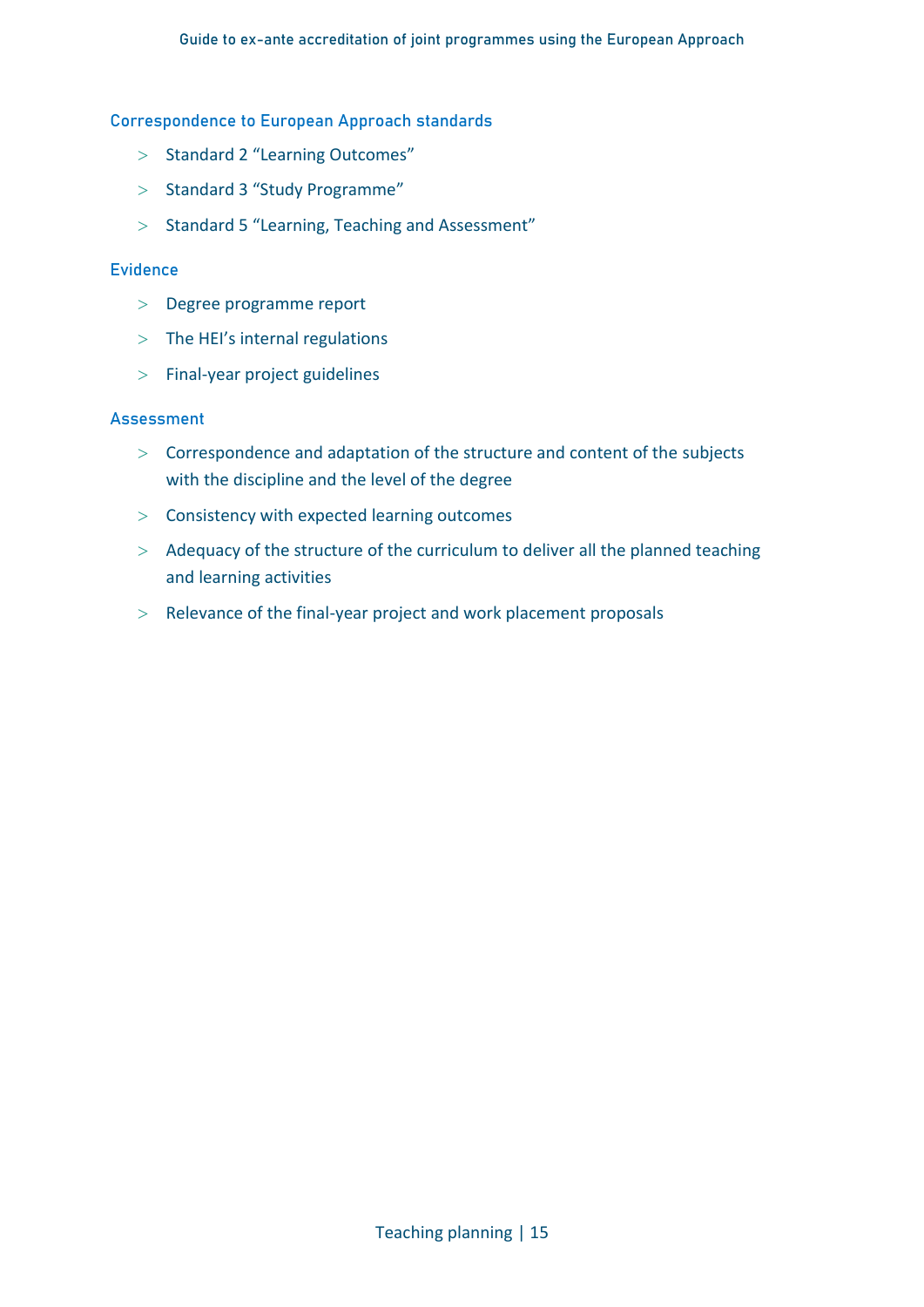### <span id="page-15-0"></span>**Academic and teaching support staff**

- **The academic credentials of the teaching staff are adequate to deliver the teaching in the training programme.**
- **Teachers have the necessary accreditation established by the regulations. The assigned teaching staff is sufficient to deal with the delivery of the degree.**

Teaching staff and teaching support staff must be sufficient and adequate, depending on the characteristics of the degree and the number of students. Therefore, they must have experience and qualifications appropriate to the objectives of the degree, and be sufficient in terms of the numbers and time dedicated to cover the main academic tasks: teaching and examination activities, student guidance and supervision, management activities, etc.

The HEI must include the list of the academic staff involved together with their characteristics: qualifications; accreditations; categories; teaching, research or professional experience; dedication and specialist area.

### **Correspondence to European Approach standards**

 $>$  Standard 7.1 "Resources: Staff"

### **Evidence**

- Degree programme report
- $>$  Link to teaching staff curricula vitae
- Consortium agreement on academic and teaching support staff

- Academic staff relevance
- Academic and teaching support staff sufficiency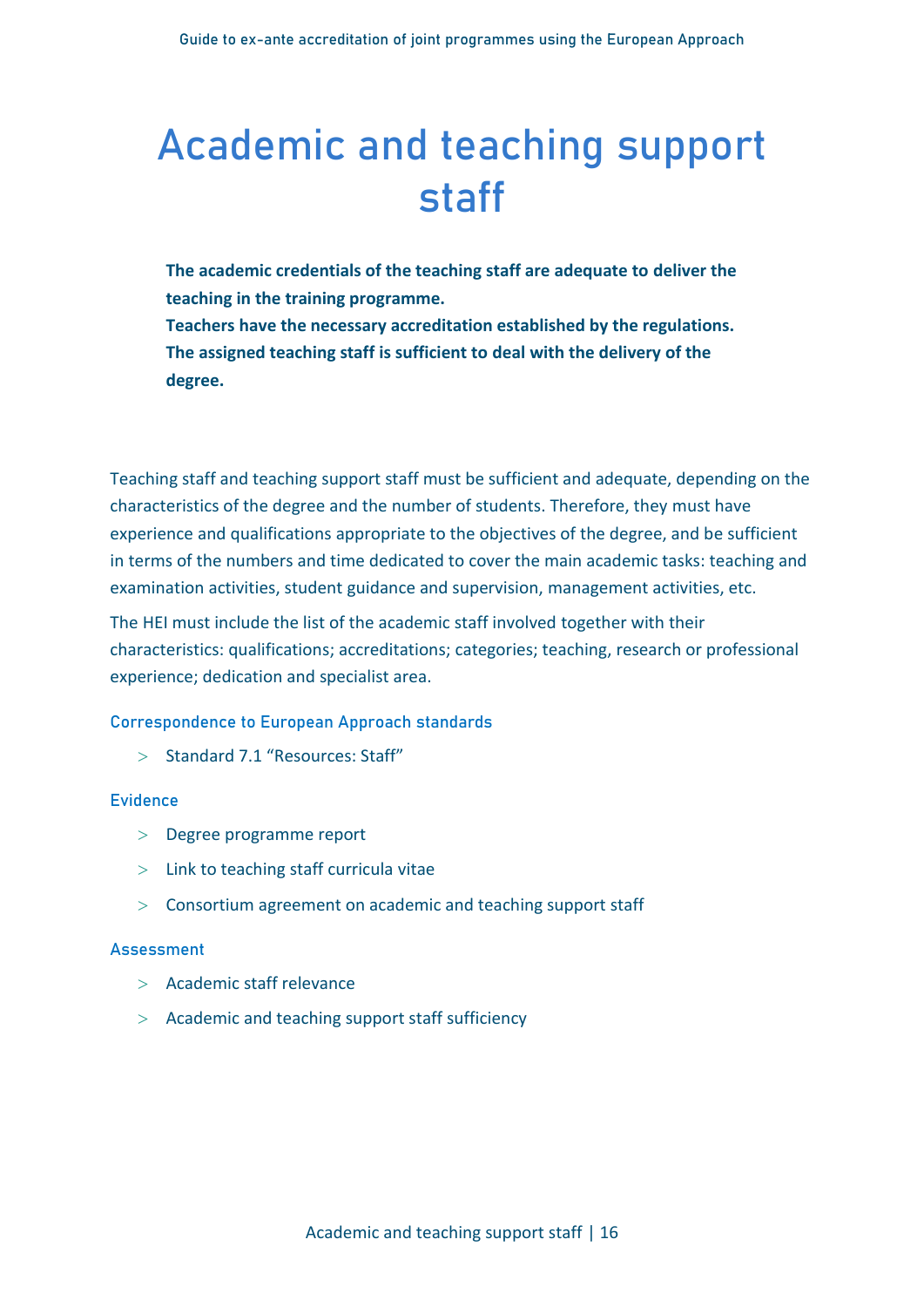## <span id="page-16-0"></span>**Resources for learning: materials and infrastructure, practices and services**

**The material resources available are appropriate for the number of students, the characteristics of the degree and the education model. The available teaching and learning support infrastructure appropriately meets the learning needs of students.**

The HEI must provide information on the spaces and services necessary for the delivery of the study programme. They must be sufficient in relation to the students enrolled.

The HEI must also provide information on:

- $>$  Special infrastructure for the performance of certain training activities, such as group work rooms, study rooms, laboratories, etc.
- $>$  Libraries and other online documentation resources
- $>$  Technological infrastructure and learning management systems, etc.
- Other services available to students and academic staff to achieve the objectives of the curriculum (guidance services, self-learning services, psychological guidance, etc.)

These resources and services available to students must incorporate the gender perspective.

**Correspondence to European Approach standards**

- $>$  Standard 6 "Student Support".
- $>$  Standard 7.2 "Resources: Facilities"

#### **Evidence**

- Degree programme report
- Links to student guidance and support services
- $>$  Agreements with external institutions for work placements

#### **Assessment**

 Adequacy of academic facilities and services to the educational objectives of the degree

Resources for learning: materials and infrastructure, practices and services | 17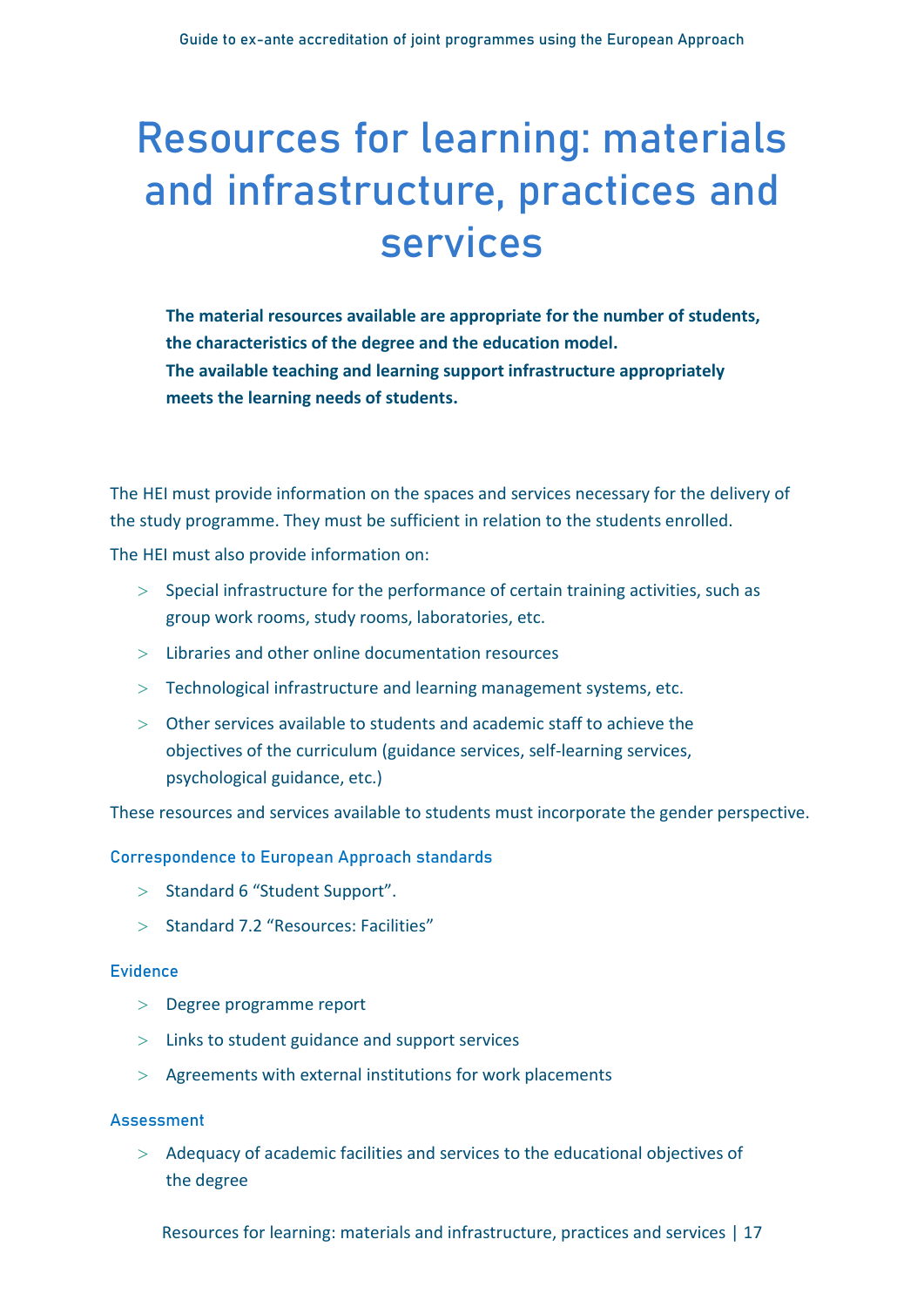- $>$  Sufficiency of academic facilities and services for the performance of teaching and learning activities
- > Adequacy of actions for support and guidance to students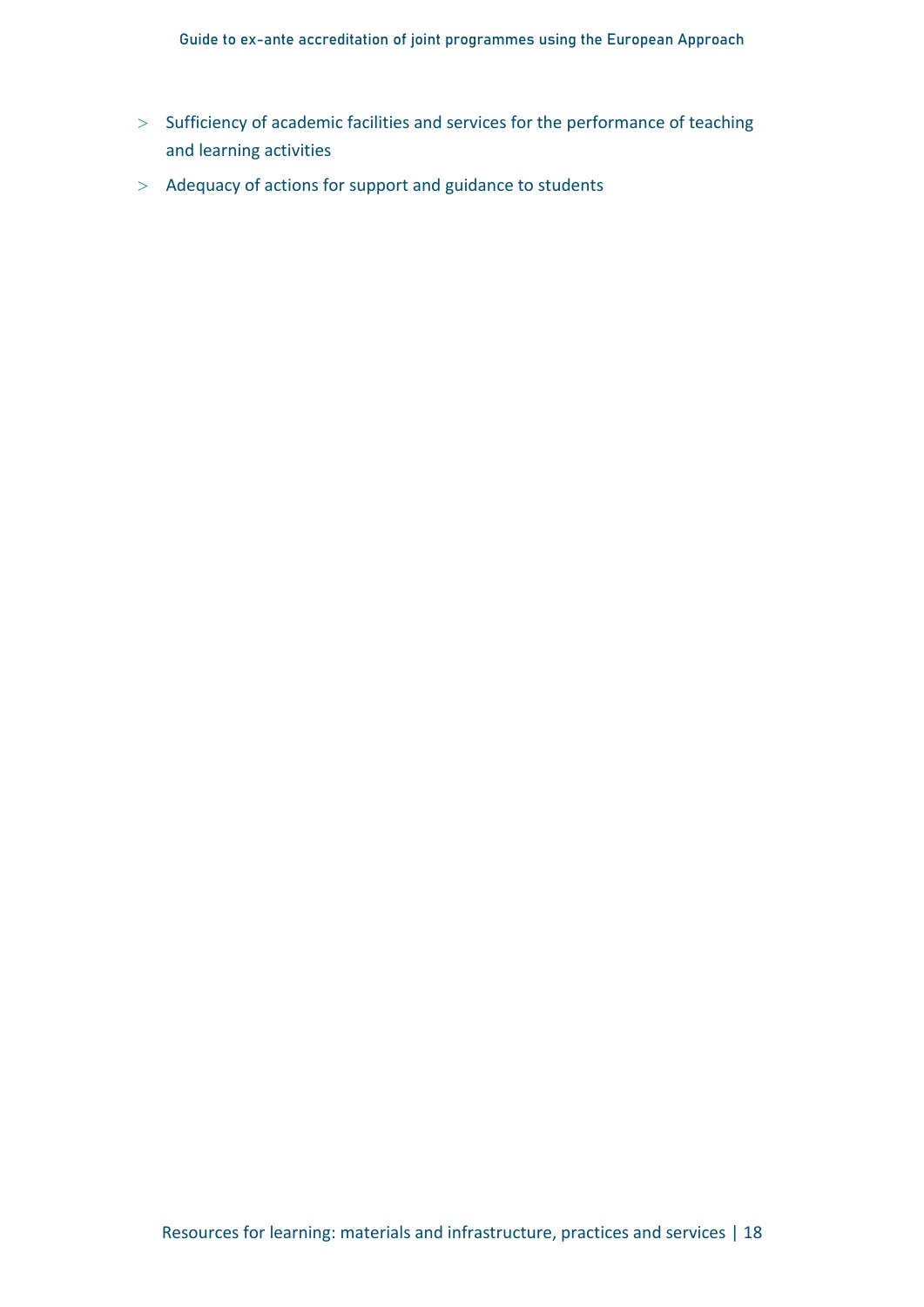### <span id="page-18-0"></span>**Internal Quality Assurance System**

**The chain of responsibilities is well established and effective, and key stakeholders can be involved in decision-making. The study programme adequately informs all stakeholders about the characteristics of the training programme. The study programme is reviewed and improved periodically. The outcome of the review is detailed in an improvement plan that is kept up to date. Planned actions are communicated to all stakeholders.**

The cooperating institutions must apply a joint internal quality assurance system that has to include, at least, procedures:

- $>$  For assessing and improving the quality of teaching and teaching staff.
- $>$  For guaranteeing the quality of work placements and mobility programmes.
- $>$  For analysing the job placement of graduates.
- For analysing satisfaction of the principal stakeholders (students, academic and administration staff, etc.) with the study programme.
- $>$  For the analysis of suggestions or complaints.
- $>$  For placing degree delivery on hold when necessary.

**Correspondence to European Approach standards**

- $>$  Standard 8 "Transparency and Documentation"
- $>$  Standard 9 "Quality Assurance"

### **Evidence**

- Degree programme report
- $>$  Link to detailed quality assurance system
- $>$  Link to the public web page of the study programme, if already published

- $>$  Relevance of the procedures described to ensure the evaluation and continuous improvement of the degree
- $>$  Relevance of the public information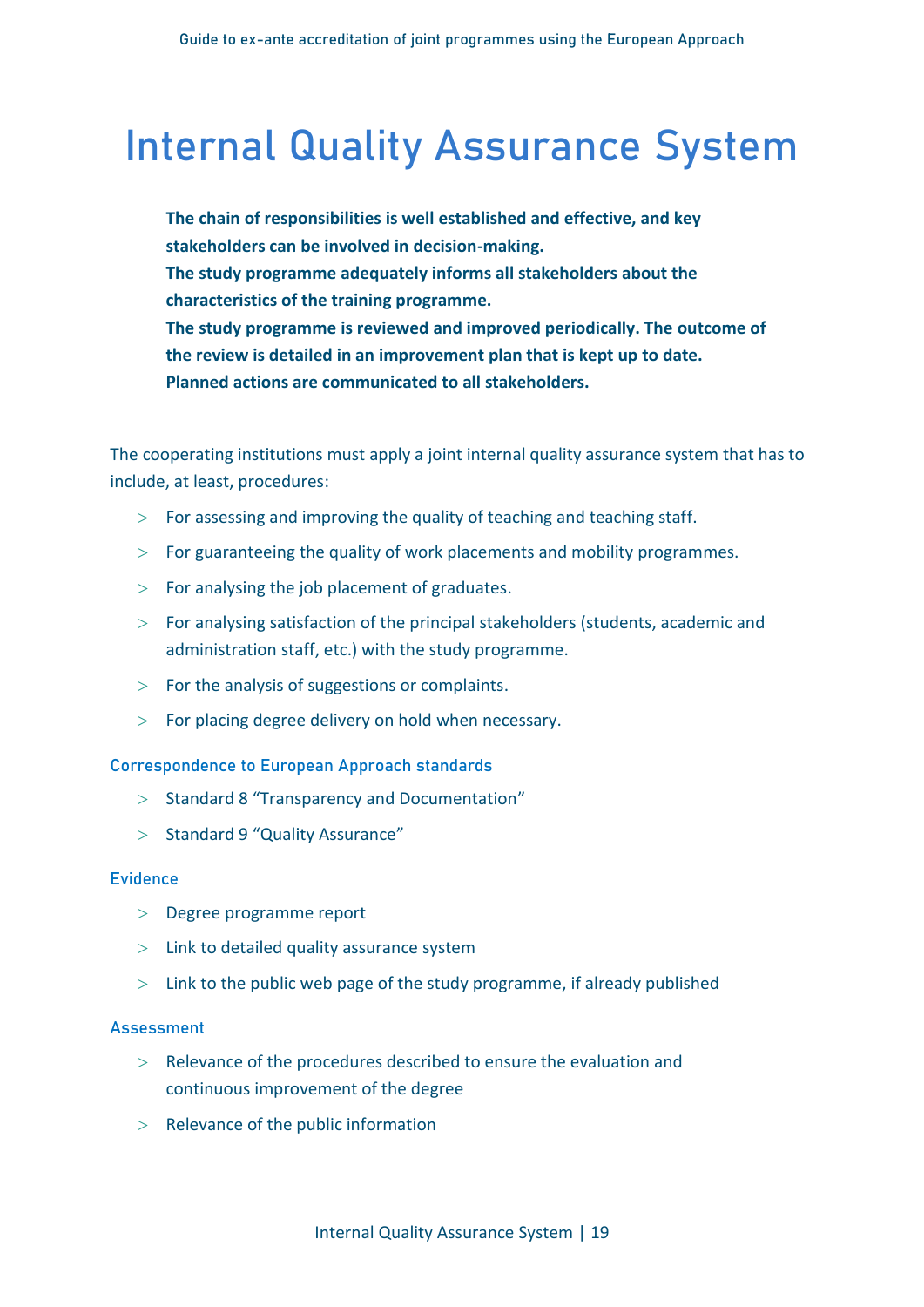Agència per a la Qualitat del Sistema Universitari de Catalunya April 2022 · AQU-20-2022